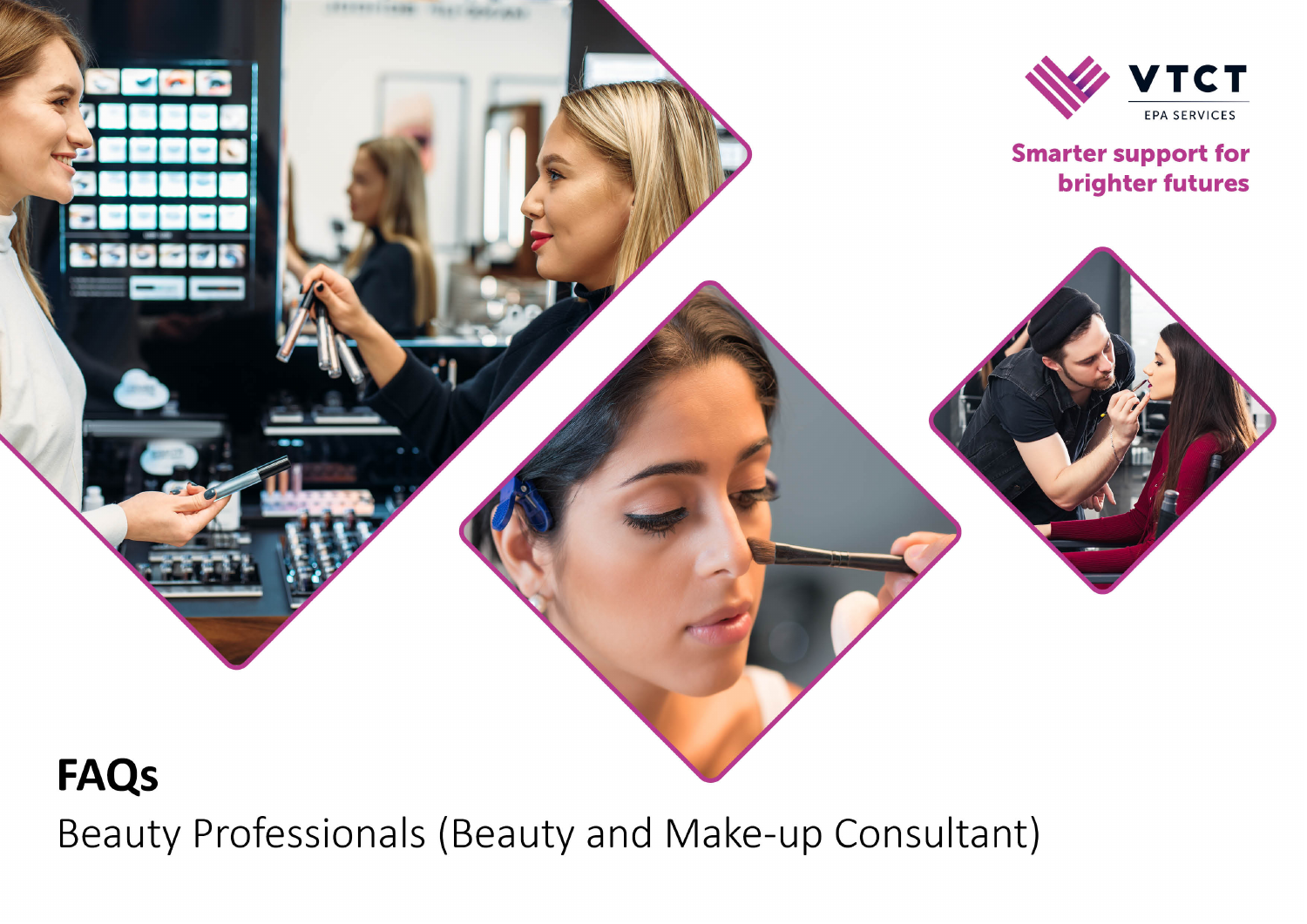| <b>Booking an End-Point Assessment</b>                                             |                                                                                                                                                                                                                                                                                                                                                                                                                                                  |  |
|------------------------------------------------------------------------------------|--------------------------------------------------------------------------------------------------------------------------------------------------------------------------------------------------------------------------------------------------------------------------------------------------------------------------------------------------------------------------------------------------------------------------------------------------|--|
| <b>Question</b>                                                                    | <b>Answer</b>                                                                                                                                                                                                                                                                                                                                                                                                                                    |  |
| Where can the End-point Assessment be held?                                        | The End-point Assessment can take place at the employer's workplace such as a retail store, a realistic<br>working environment or at a venue agreed with the End-point Assessment Organisation. As far as reasonably<br>practicable, the location of the End-point Assessment should match the conditions of a realistic working<br>environment. More information can be found in the Guidance for Employers and Training Providers<br>document. |  |
| What support can be given to apprentices with the need                             | You would need to follow the guidance detailed in the Reasonable Adjustment and Special Considerations                                                                                                                                                                                                                                                                                                                                           |  |
| for reasonable adjustments/special consideration?                                  | Policy for the End-point Assessment found on the VTCT website.                                                                                                                                                                                                                                                                                                                                                                                   |  |
| Can End-point Assessments be arranged in collaboration                             | VTCT does not permit apprentices from different training providers/employers to be part of the same End-                                                                                                                                                                                                                                                                                                                                         |  |
| with another training provider/employer?                                           | point Assessment.                                                                                                                                                                                                                                                                                                                                                                                                                                |  |
| Can an End-point Assessment be cancelled without                                   | It is possible for an End-point Assessment to be cancelled without charge if it is a minimum of 10 working                                                                                                                                                                                                                                                                                                                                       |  |
| charge?                                                                            | days before the End-point Assessment date.                                                                                                                                                                                                                                                                                                                                                                                                       |  |
| Can an End-point Assessment be booked before the<br>apprentice has passed gateway? | An End-point Assessment can only be booked once the apprentice has passed gateway.                                                                                                                                                                                                                                                                                                                                                               |  |
| What happens if the apprentice's gateway is rejected?                              | You will receive an email notification from SEPA stating the reason(s) why the apprentice's gateway evidence<br>has been rejected. Once the rejection actions have been rectified, you will need to contact VTCT for the<br>Apprenticeship Assessor to complete the gateway stage.                                                                                                                                                               |  |
| How soon can an End-point Assessment be scheduled                                  | Once the apprentice has passed gateway, they are eligible for End-point Assessment. VTCT requires 30 days'                                                                                                                                                                                                                                                                                                                                       |  |
| once the apprentice has passed gateway?                                            | notice of the booking for all scheduled End-point Assessments from gateway.                                                                                                                                                                                                                                                                                                                                                                      |  |
| What is the process for booking an End-point                                       | Once the apprentice has passed gateway in SEPA, the training provider is required to complete the End-point                                                                                                                                                                                                                                                                                                                                      |  |
| Assessment?                                                                        | Assessment Booking Request Form and send it to epa@vtct.org.uk.                                                                                                                                                                                                                                                                                                                                                                                  |  |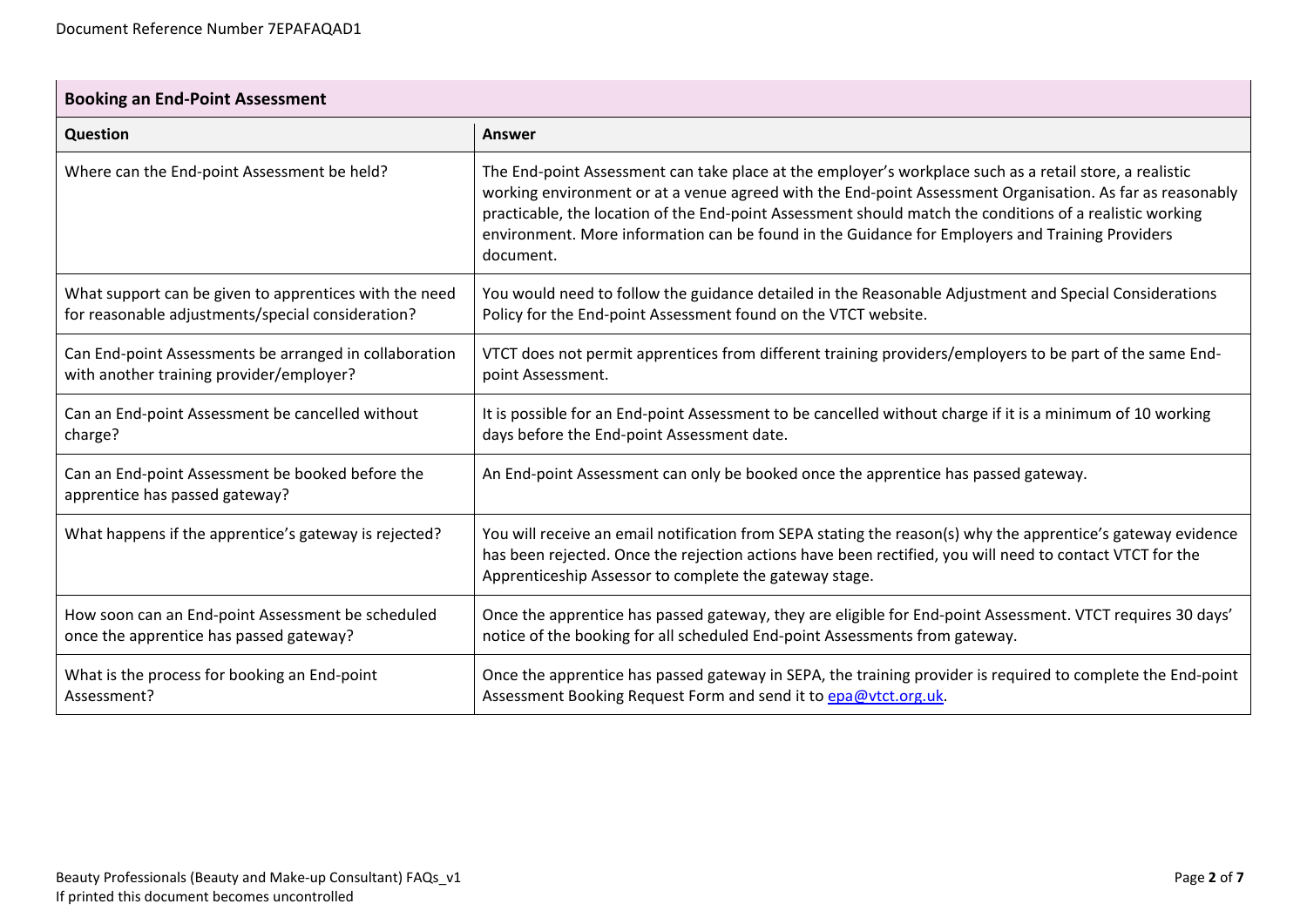| <b>Preparing for an End-Point Assessment</b>                                                                |                                                                                                                                                                                                                                                                                                                                              |  |
|-------------------------------------------------------------------------------------------------------------|----------------------------------------------------------------------------------------------------------------------------------------------------------------------------------------------------------------------------------------------------------------------------------------------------------------------------------------------|--|
| Question                                                                                                    | Answer                                                                                                                                                                                                                                                                                                                                       |  |
| What needs to be presented to the Apprenticeship<br>Assessor on the day of the End-point Assessment?        | A valid form of photographic ID for the apprentice, completed and signed Customer Declaration Forms and<br>the apprentice's End-point Assessment Schedule.                                                                                                                                                                                   |  |
| Are there a centre /apprentice End-point Assessment<br>schedules that training providers can use?           | Yes, VTCT has produced template End-point Assessment schedules for centres and apprentices, both are<br>available on the VTCT website.                                                                                                                                                                                                       |  |
| What should the centre's End-point Assessment schedule<br>include?                                          | The centre End-point Assessment schedule should be a general running order of the day including: times,<br>services to be carried out, names of people present at the venue.                                                                                                                                                                 |  |
| When should the Centre End-point Assessment schedule<br>be sent into VTCT?                                  | The centre End-point Assessment schedule should be sent in two weeks prior to the date of the End-point<br>Assessment so that the Apprenticeship Assessor can review this. In the case that any concerns are raised by<br>the Apprenticeship Assessor, the End-point Assessment team would then be in contact with the training<br>provider. |  |
| Can the customers be volunteers?                                                                            | Yes, customers can be volunteers.                                                                                                                                                                                                                                                                                                            |  |
| What would happen in the case that the apprentice does<br>not meet the minimum health and safety standards? | If the Apprenticeship Assessor believes there to be a risk relating to health and safety, then the End-point<br>Assessment will be stopped. If the risks are appropriately addressed the End-point Assessment may continue.<br>The Apprenticeship Assessor will make a judgment on whether the End-point Assessment can continue or<br>not.  |  |
| Should the apprentice wear a uniform for the End-point<br>Assessment?                                       | Apprentices are expected to look professional and wear the uniform as required by their employer on the<br>day of the End-point Assessment. This must be in accordance with health and safety requirements (no open<br>toe shoes).                                                                                                           |  |
| Are male customers suitable for the Beauty and Make-up<br><b>Consultant End-point Assessments?</b>          | Yes, male customers can be used for the End-point Assessment as long as they meet the requirements of the<br>Beauty and Make-up Consultant Assessment Plan.                                                                                                                                                                                  |  |
| Can the customers be known to the apprentice?                                                               | Yes, the customers can be known to the apprentice.                                                                                                                                                                                                                                                                                           |  |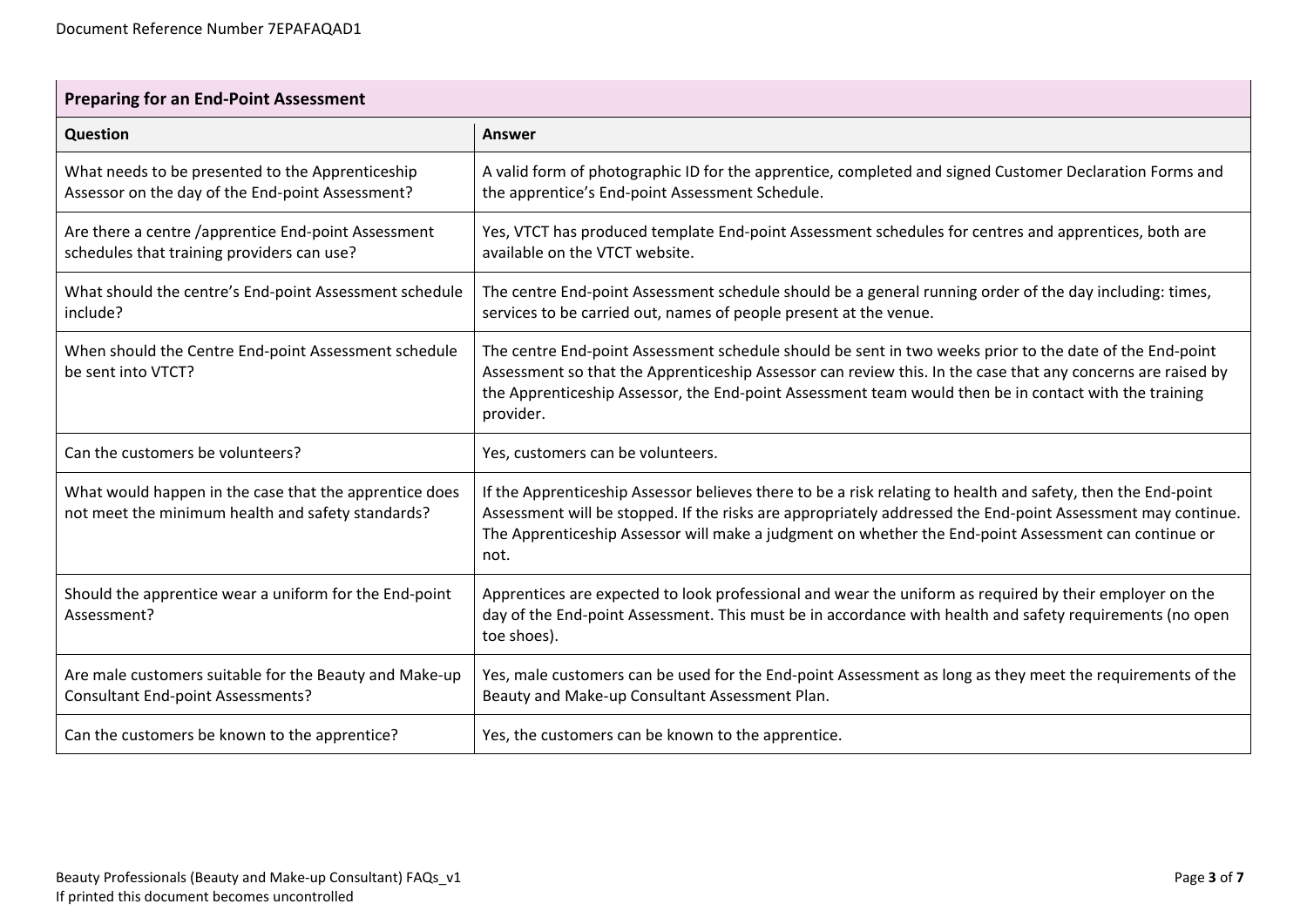| Can the apprentice use more than one customer?          | Yes, they can use more than one customer. However, Beauty and Make-up Consultant Assessment Plan<br>requires a minimum of one customer. |
|---------------------------------------------------------|-----------------------------------------------------------------------------------------------------------------------------------------|
| Do the customers need to be present for all of the      | The customers are only required to be present for the section of the End-point Assessment that they are                                 |
| End-point Assessment?                                   | required for.                                                                                                                           |
| I is there a minimum age requirement for the customers? | The customers must be a minimum of 16 years old.                                                                                        |
| Is there a maximum number of customers that an          | There is no restriction on the maximum number of customers that the apprentice can have in the End-point                                |
| apprentice can have in the End-point Assessment?        | Assessment.                                                                                                                             |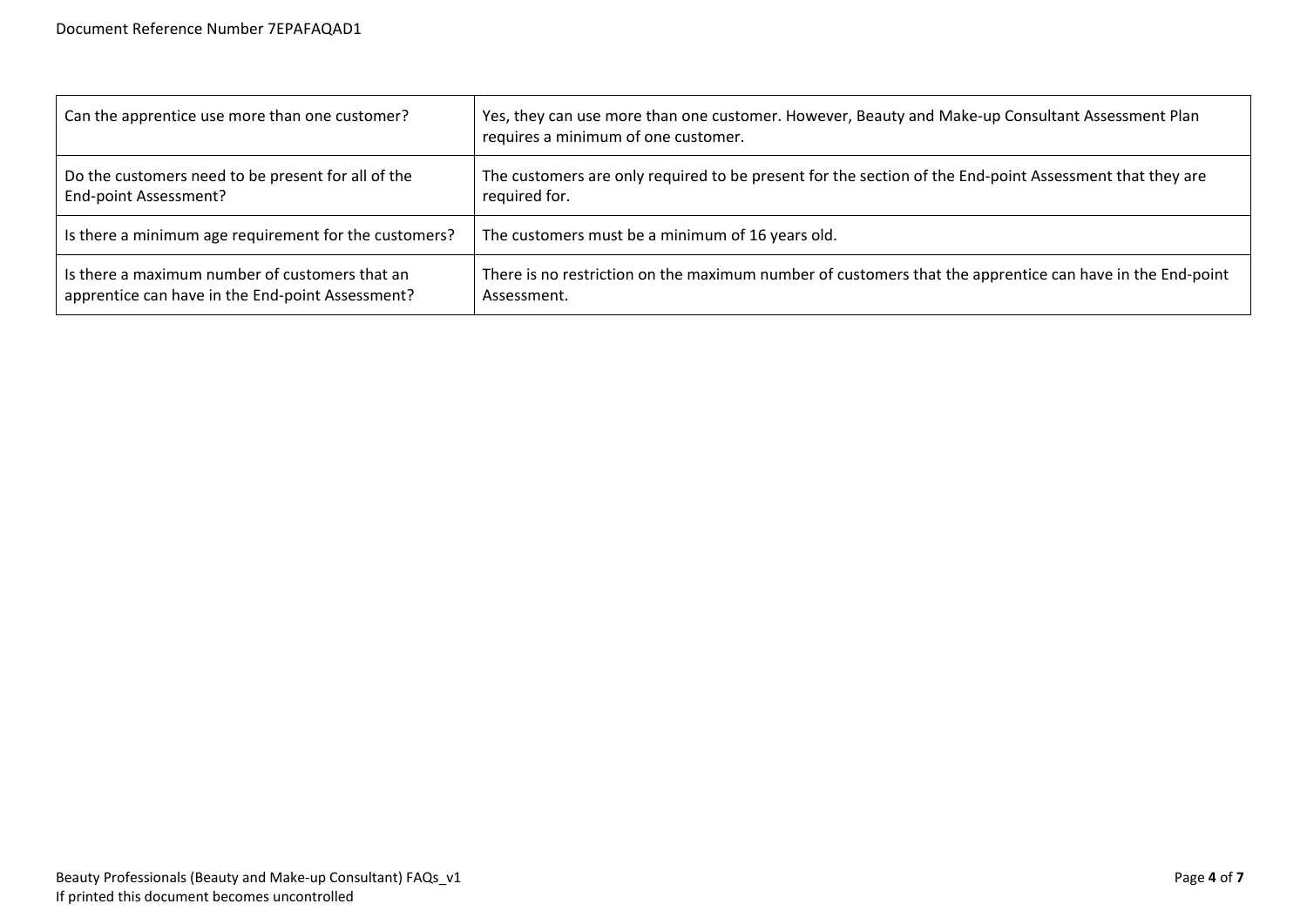| <b>End-point Assessment Results</b>                                                                   |                                                                                                                                                                                                                   |  |
|-------------------------------------------------------------------------------------------------------|-------------------------------------------------------------------------------------------------------------------------------------------------------------------------------------------------------------------|--|
| <b>Question</b>                                                                                       | Answer                                                                                                                                                                                                            |  |
| Does the apprentice receive feedback on their End-point<br>Assessment?                                | The apprentice will receive a feedback report with their grade for each element, overall grade and<br>commentary on the holistic judgement made by the Apprenticeship Assessor.                                   |  |
| Will the apprentice receive feedback on the day of the<br>End-point Assessment?                       | The apprentice will not receive any feedback on the day of the End-point Assessment.                                                                                                                              |  |
| How long will it take to receive the feedback report?                                                 | The feedback report will be available after 15 working days and will be accessible to the training<br>provider/employer in SEPA. The training provider/employer will be sent an email when results are available. |  |
| If the apprentice fails one element of the End-point<br>Assessment, can they resit just that element? | The End-point Assessment must be completed in its entirety again.                                                                                                                                                 |  |
| What if I have a query about the End-point Assessment<br>result?                                      | You would need to follow the guidance detailed in the Complaints and Appeals Policy for the End-point<br>Assessment found under Step 12 on the 12 step process map that can be found on the VTCT website.         |  |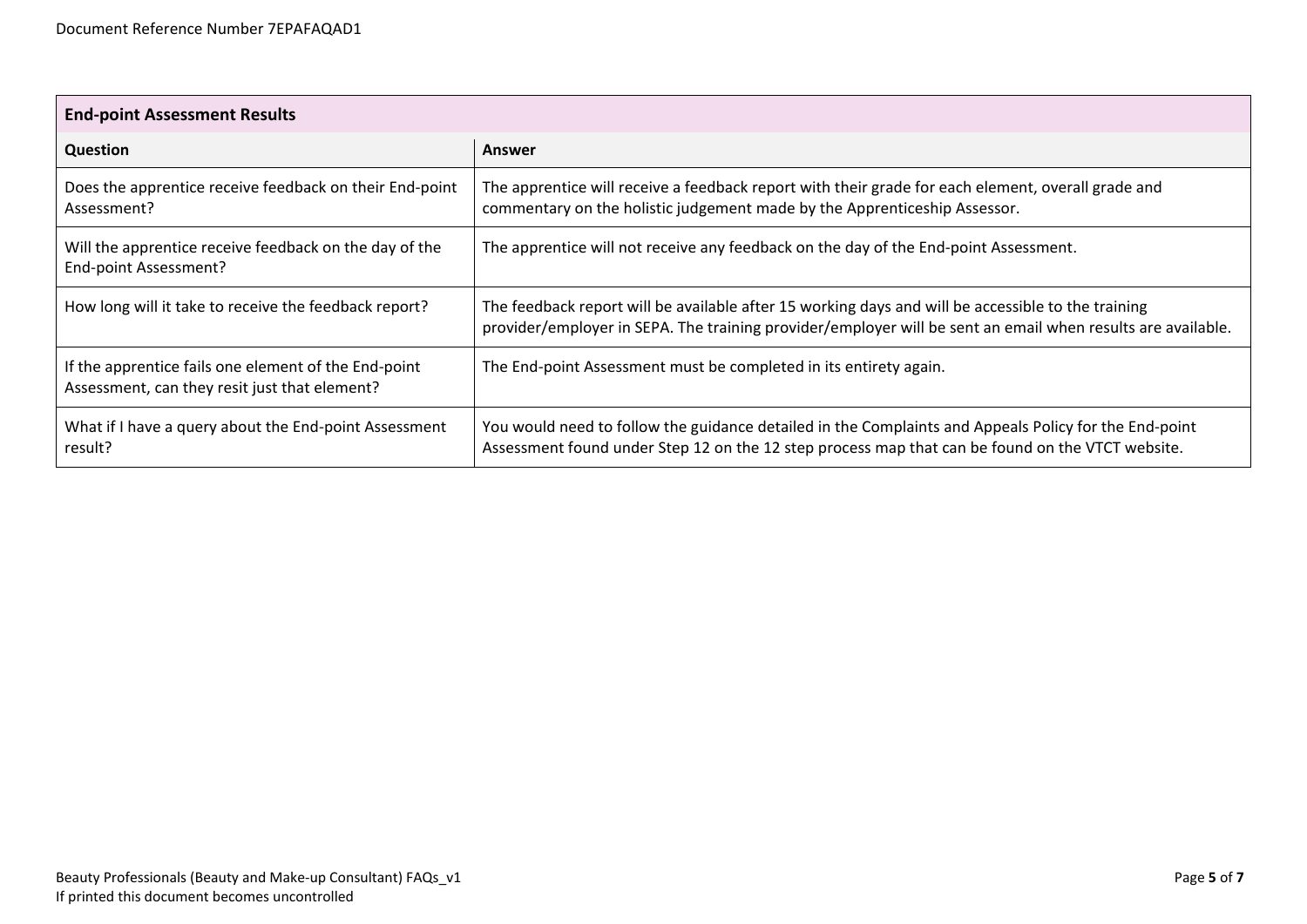| <b>End-point Assessment Re-sits</b>                                                                       |                                                                                                                                                                                                                                                            |  |
|-----------------------------------------------------------------------------------------------------------|------------------------------------------------------------------------------------------------------------------------------------------------------------------------------------------------------------------------------------------------------------|--|
| <b>Question</b>                                                                                           | Answer                                                                                                                                                                                                                                                     |  |
| Does the apprentice need to pass gateway again if they<br>fail the End-point Assessment?                  | The only time that the apprentice would need to pass gateway again is if they have had a change in<br>employer. A new Gateway declaration would need to be signed by the new employer.                                                                     |  |
| If the apprentice fails their End-point Assessment, how<br>soon can they re-sit the End-point Assessment? | The ordinary booking policy of completing an End-point Assessment Booking Request form with 30 days'<br>notice will apply in this case. However, as the apprentice has already passed gateway they can be booked in<br>for their assessment straight away. |  |
| If the apprentice fails one element of the End-point<br>Assessment, can they re-sit just that element?    | No. The End-point Assessment must be completed fully again.                                                                                                                                                                                                |  |
| How many re-sits can apprentices have?                                                                    | There is no limit on the number of re-sits that an apprentice can take.                                                                                                                                                                                    |  |